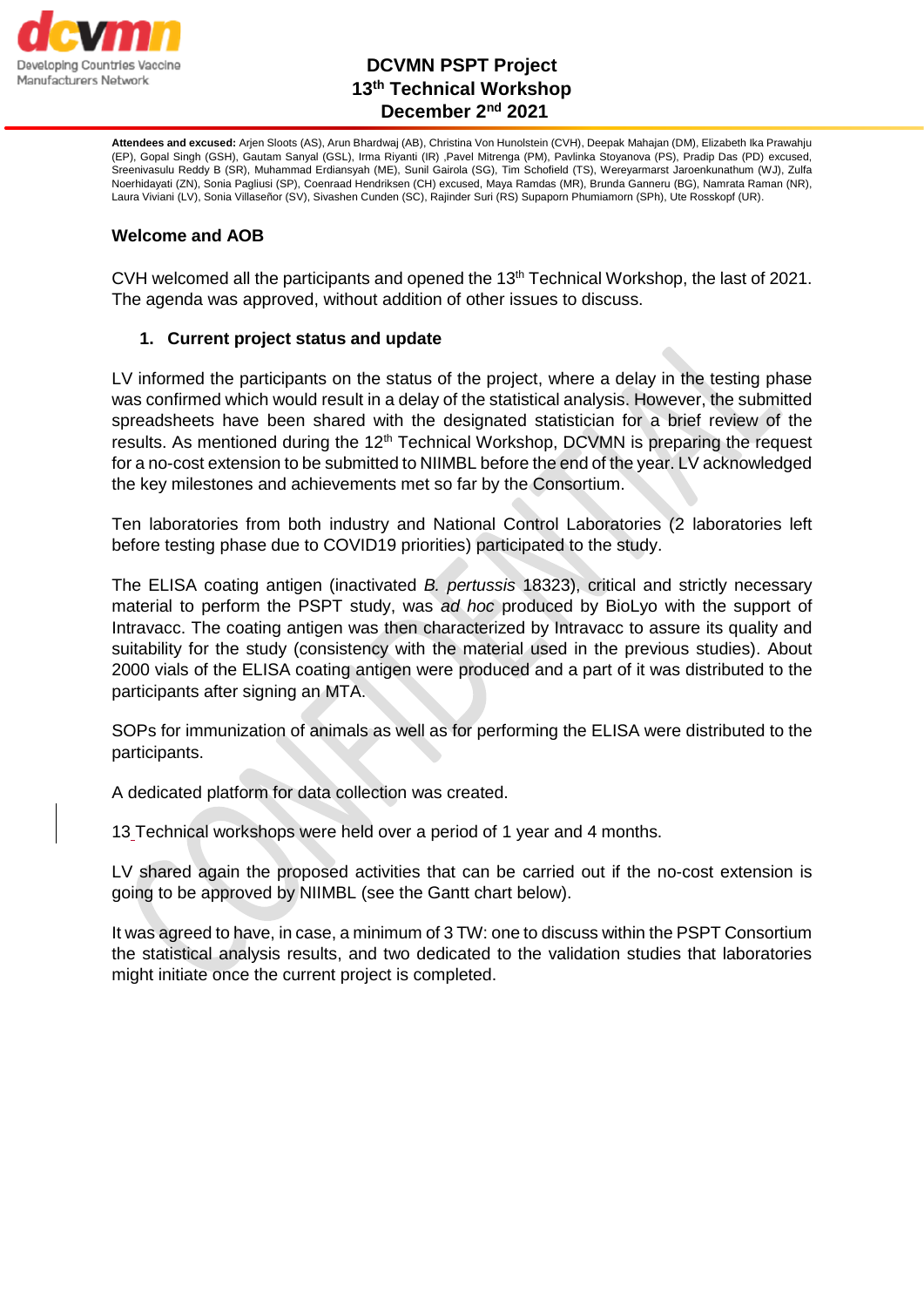

# **DCVMN PSPT Project 13th Technical Workshop December 2nd 2021**

|                                                                                                                                                         | <b>Gantt Chart</b><br>Month<br>2022 |     |     |     |     |     |  |
|---------------------------------------------------------------------------------------------------------------------------------------------------------|-------------------------------------|-----|-----|-----|-----|-----|--|
|                                                                                                                                                         |                                     |     |     |     |     |     |  |
|                                                                                                                                                         |                                     |     |     |     |     |     |  |
|                                                                                                                                                         | Feb                                 | Mar | Apr | May | Jun | Jul |  |
| Project Scientific Publication<br>Prepared and Submitted                                                                                                |                                     |     |     |     |     |     |  |
| Management of the coating<br>antigen (final decision)                                                                                                   |                                     |     |     |     |     |     |  |
| Technical workshop(s) dedicated<br>to validation. Aim: support<br>laboratories to plan full validation<br>studies                                       |                                     |     |     |     |     |     |  |
| Creation of content to be shared<br>publicly to advertise the project<br>outcomes                                                                       |                                     |     |     |     |     |     |  |
| PSPT Video                                                                                                                                              |                                     |     |     |     |     |     |  |
| Final Workshop (face to face or<br>hybird or virtual) with key<br>international regulatory and<br>industry stakeholders, and other<br>3Rs organizations |                                     |     |     |     |     |     |  |

DCVMN foresees an additional donation (including shipment to the laboratories) of coating antigen to perform full validation studies.

LV reported that DCVMN wishes to know how many laboratories plan further PSPT validation studies. SG commented that, based on the  $12<sup>th</sup>$  Technical Workshop feedback, the majority of the participating laboratories are interested in planning full validation studies. WJ asked when DCVMN will provide the additional coating antigen material. LV informed that the shipment should be done within the first part of 2022 and DCVMN is currently assessing how many vials might be needed to complete these validation studies. SR asked whether the coating antigen material production process is going to be shared. LV confirmed that all the production's protocols will be shared. All participating laboratories are invited to contact DCVMN in case of any questions about the 2022 activities, while DCVMN will inform the participating laboratories and Steering Group about NIIMBL feedback on the no-cost extension request.

### **2. Update from each participant on project status and request of support**

LV called up the participating laboratories to confirm the status of their testing activities:

- NCL/India: testing completed; documentation submitted (spreadsheet)
- Biological E: testing completed; documentation submitted (spreadsheet)
- BulBio: requested technical support from the Steering Group (support not received Post meeting note: request received and recommendation provided on the same day); completion of the testing is ongoing;
- Bharat Biotech: testing completed; documentation submitted (spreadsheet)
- BioFarma: testing completed; documentation submitted (spreadsheet)